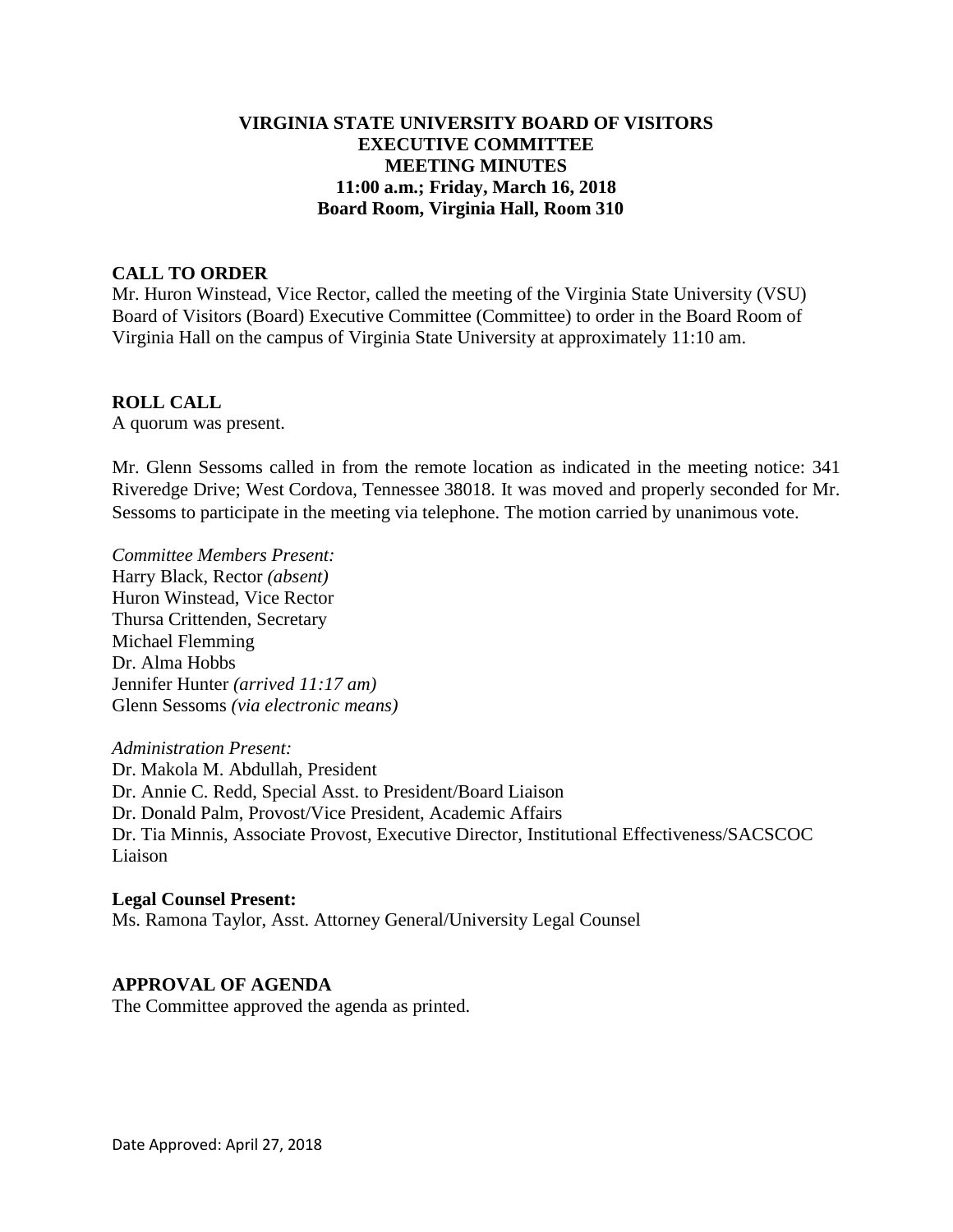## **NOMINATION OF OFFICERS**

The Committee reviewed a compiled list of nominations for office and discussed the process for developing the slate of officers. After discussion, Committee members agreed to the principle that it would submit a proposed slate of officers composed of members who received the most nominations. There will be a call for nominations from the floor during the April Board Meeting.

Based on the number of nominations received, the Committee will submit a proposed slate of officers for consideration and a vote as follows:

- Rector Huron Winstead (14 nominations)
- Vice Rector Charlie Hill (10 nominations)
- Secretary Thursa Crittenden (12 nominations)
- Chair, Academic & Student Affairs Pamela Currey (6 nominations)
- Chair, Facilities, Finance & Audit Michael Flemming (9 nominations)
- Chair, Institutional Advancement Jennifer Hunter (12 nominations)
- Chair, Personnel & Compensation Glenn Sessoms (12 nominations)
- Liaison, VSU Real Estate Foundation James Stegmaier (11 nominations)
- Liaison, VSU Foundation Xavier Richardson (7 nominations)

The Committee continued its discussion re submitting names of alternates for the Board offices. The first terms of three members on the proposed slate will expire on June 30, 2018, but the members are eligible for appointment to a second term. In case the three members are not reappointed, the Committee discussed and considered members as alternatives for office.

- Vice Rector Wayne Turnage
- Secretary Dr. Daryl Dance
- Liaison, VSU Foundation Mr. Gregory Whirley

#### **REPORTS AND RECOMMENDATIONS**

President Makola M. Abdullah requested Dr. Donald Palm, Provost, to provide a brief SACSCOC update to the Committee. Dr. Palm shared information relative to the on-site committee visit, March 27-29, 2018, and the Quality Enhancement Plan (QEP). President Abdullah stated that the on-site team wants to visit with members of the Board of Visitors at 12 noon, March 28<sup>th</sup>. The University is responsible for selecting the Board members, and the University will look to the Rector for recommendations. In addition, the President shared the consultant's concerns related to three Board-related standards, 3.2.3 – Conflict of Interest, 3.2.5 – Board Dismissal, and a new standard 4.2g – Board Assessment.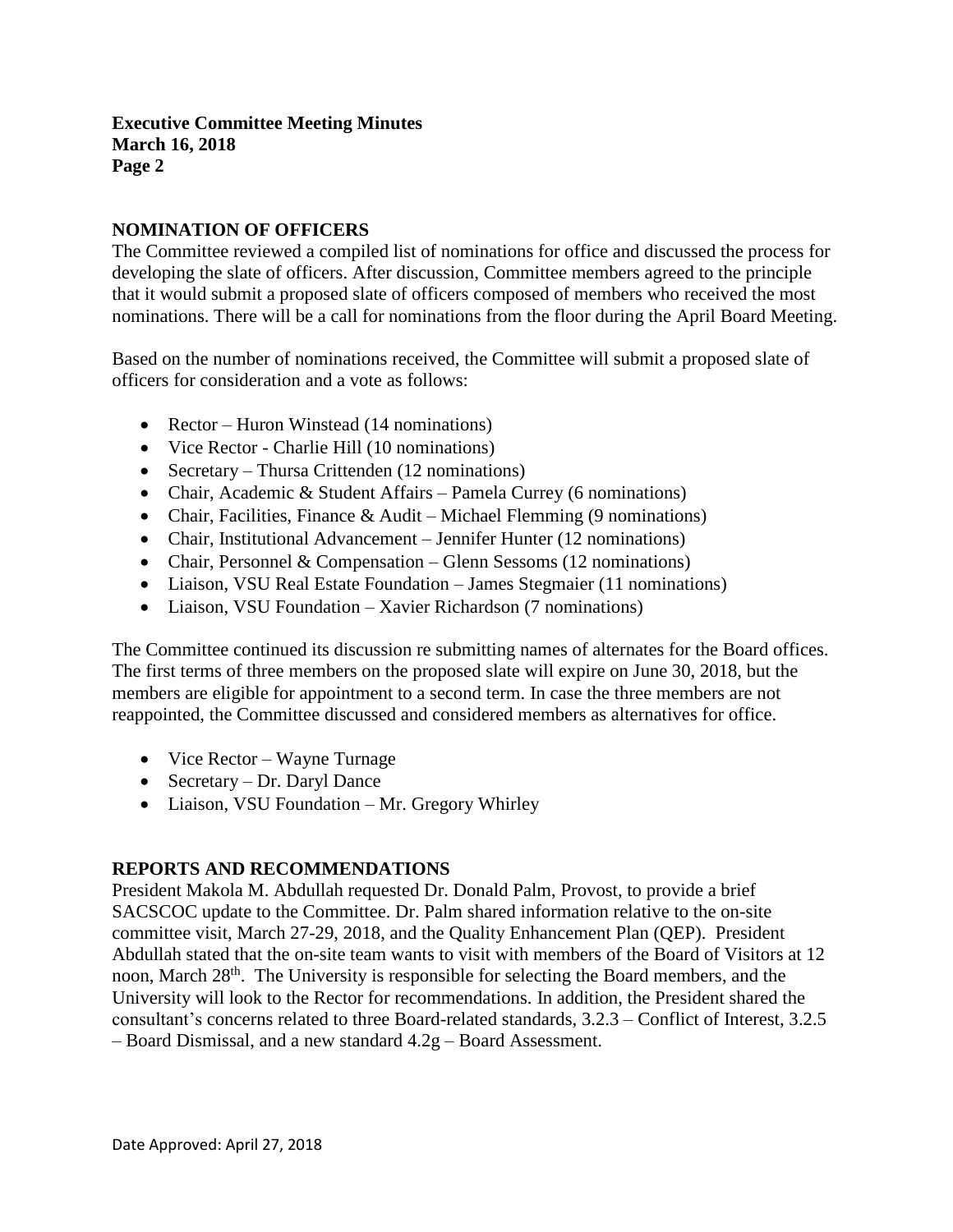## **Executive Committee Meeting Minutes March 16, 2018 Page 3**

Dr. Palm also shared information about the status of the Strategic Plan, the steering committee, and working group which are working on SPOT (Strengths, Problems, Opportunities, and Threats) analyses. President Abdullah announced that Dr. Palm will schedule a meeting with the Board's Strategic Plan Advisory Committee prior to the Academic Affairs Committee and the April Board meeting. The timeline for the strategic plan is running slower than originally planned because the campus constituents are still heavily involved in the SACSCOC reaffirmation process. We expect progress on the strategic plan to speed up once we get through the accreditation process.

## **CLOSED SESSION**

In accordance with §§ 2.2-3711(A) (11) of the *Code of Virginia*, Ms. Crittenden moved to go into closed session at 12:11 p.m. for discussion or consideration of the Spring 2018 honorary degree nominees. The motion provided that President Makola M. Abdullah, Dr. Donald Palm, Ramona L. Taylor, Legal Counsel, and Dr. Annie C. Redd attend the closed meeting because their presence in the closed meeting is deemed necessary, and/or their presence will aid the Board in its deliberations. The Board reconvened in open session at 12:18 p.m. in accordance with § 2.2-3712(D) of the *Code of Virginia.* Ms. Crittenden conducted the poll in which all board members certified that the Board only discussed personnel matters. All board members present certified compliance with the Virginia Freedom of Information Act via roll call vote because Mr. Glenn Sessoms participated on teleconference.

The Committee will recommend approval of the candidates for honorary degrees to the full board at the April  $26-27$ <sup>th</sup> meeting.

# **BOARD GOVERNANCE DOCUMENTS**

Ms. Ramona Taylor, Legal Counsel, presented Board governance documents—the Code of Ethics, the Statement of Governance, the FOIA Rights and Responsibilities—for annual review/reaffirmation. The Executive Committee considers the documents and recommends reaffirmation to the full Board. There were no changes to these documents since the last reaffirmation in 2017.

Ms. Taylor recommended revision of the Board Bylaws based on changes in the *Code of Virginia* statutes, consultant recommendation to index pages, and a review to properly place committee powers and authorities. She provided a chart which shows the changes made to the current set of Bylaws. In addition, Ms. Taylor presented a draft statement regarding an approval process for member participation by telephone. The policy to permit telephonic participation is in the Board Bylaws but it does not include the approval process the Board uses as permitted by Virginia Code 2.2-3708.1.(B) The statute allows the Board to determine its approval process. The Code 2.2- 3708.1 (B) reads as follows:

*Participation by a member of a public body as authorized under subsection A shall be only under the following conditions: 1. The public body has adopted a written*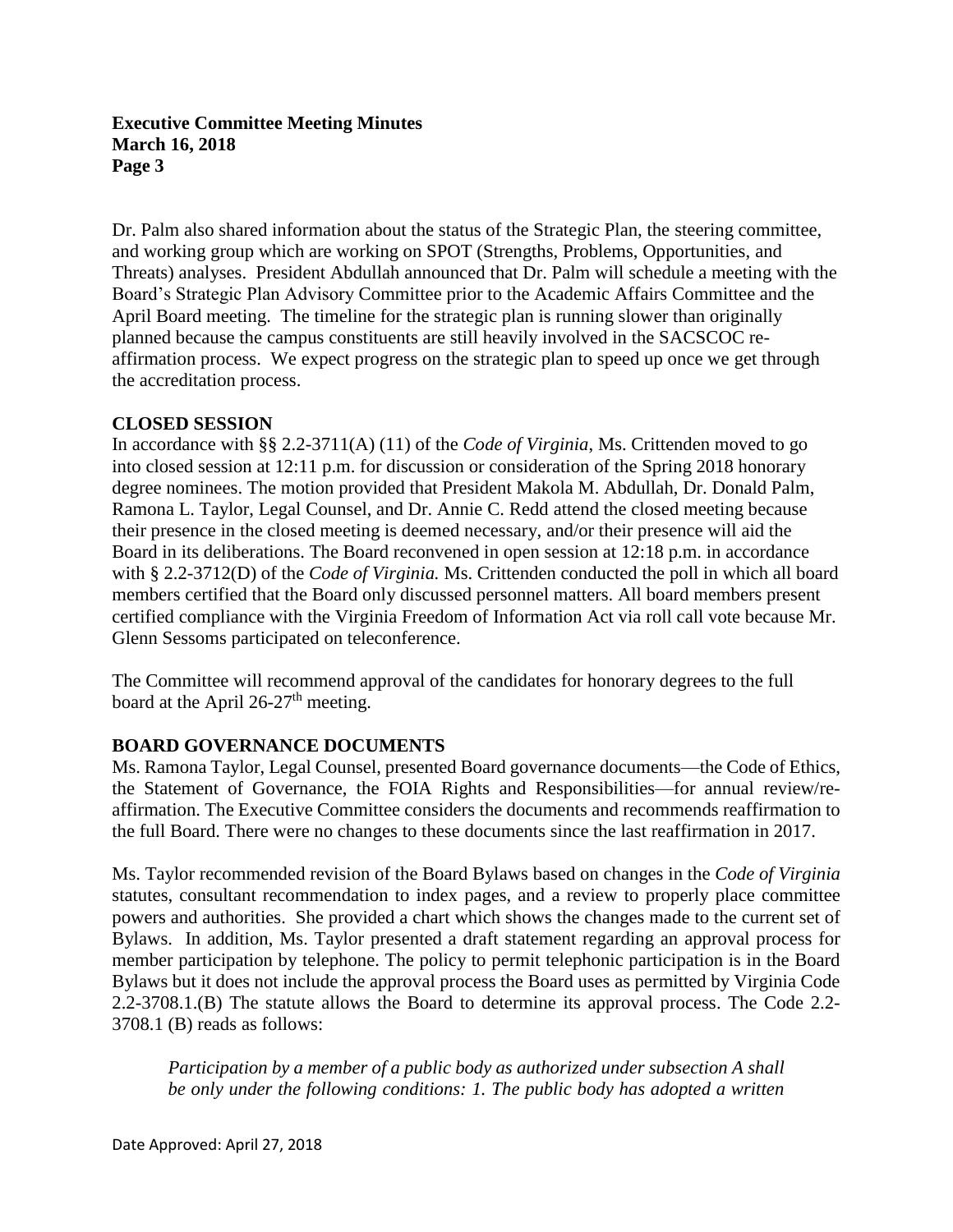*policy allowing for and governing participation of its members by electronic communication means, including an approval process for such participation, subject to the express limitations imposed by this section. Once adopted, the policy shall be applied strictly and uniformly, without exception, to the entire membership and without regard to the identity of the member requesting remote participation or the matters that will be considered or voted on at the meeting;*

Committee members discussed the 25% participation rule asking what are we counting when we say participation? Does it impact Board meetings and committee meetings? What does the statute re: 25% participation apply to? Legal Counsel will look into it further whether committee meetings and full Board meetings are impacted by this statute.

Ms. Hunter addressed the placement of the strategic planning process under the Institutional Advancement Committee in the Bylaws although the Provost/Vice President of Academic Affairs leads the process. President Abdullah suggested that the University administration take a look at the committee structure and oversight responsibilities and provide recommendations to the Board. Ms. Taylor will provide a new draft of the Bylaws to send out to Board members before the April  $26-27$ <sup>th</sup> meeting.

#### **2018-2019 BOARD MEETING SCHEDULE**

Discussion followed regarding the Board's meeting schedule along with the structure of its meetings. Ms. Hunter suggested that the Board holds a full retreat in August to effectively onboard new members, tackle more strategic matters, and bring in subject matter experts or speakers to educate the Board. The Committee agreed to recommend a meeting schedule in the following format to the full Board. Ms. Hunter and Ms. Crittenden will work with President Abdullah in planning the August Retreat.

- August Retreat: New Board Member Orientation & Board educational sessions, two days
- September Board Meeting, one day
- November Board Meeting, two days
- February Board Meeting, one day
- April Annual Board Meeting, two days

#### **ADJOURNMENT**

There being no further business, Mr. Winstead adjourned the meeting of the Committee [at](x-apple-data-detectors://embedded-result/2863)  [approximately 1:15](x-apple-data-detectors://embedded-result/2863) p.m.

 $\overline{\phantom{a}}$ 

Harry Black, Rector

Thursa D. Crittenden, Secretary